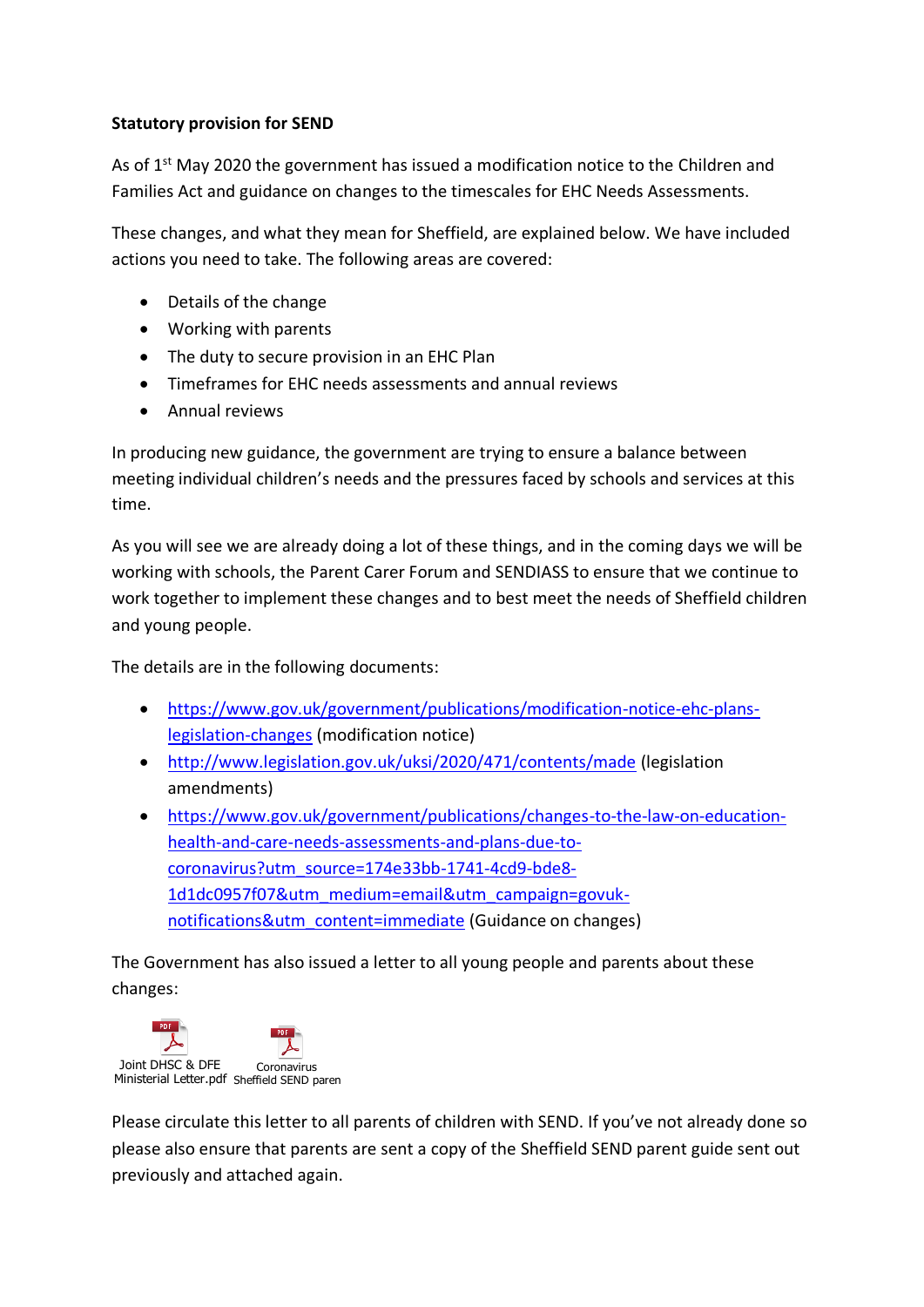# *The modification notice and guidance should be shared with all SENCOs so that they're aware of the changes that are being put in place along with this update.*

# **Areas of change:**

This is a modification to the law around SEND. The law itself has not changed. It affects two specific areas:

- The duty to secure provision in an Education Health and Care Plan (EHC Plan)
- The timeframes for Education Health and Care Needs Assessments and Annual Reviews

The changes come into effect from today, Friday  $1<sup>st</sup>$  May 2020. This guidance provides a summary of how this will work in Sheffield and the actions that need to be taken.

# **Working with parents:**

It is more important than ever that good communication takes place with parents of children with SEND. We know that there is regular and ongoing dialogue with families in Sheffield; we have advised that all schools as a minimum should contact those who have an EHC Plan on a weekly basis and those accessing SEN support fortnightly. Schools should ensure that they discuss with families the provision they are putting in place and what is and is not practicable to deliver from a child's EHC Plan or Support Plan.

The guidance is clear that each child and their needs are unique. Individual discussions and decisions will need to take place in partnership with a family around how their child's needs are met, rather than any blanket policies or approaches.

The council is working with groups such as the Parent Carer Forum and SENDIASS to make sure that changes being put in place are co-produced with families.

# **The duty to secure provision in an Education Health and Care Plan (EHC Plan):**

The modification order is time limited from  $1<sup>st</sup>$  May 2020 to 31 $<sup>st</sup>$  May 2020 in the first</sup> instance, however the secretary of state has the ability to extend it on a month by month basis.

The local authority and health commissioners have a duty to secure provision detailed in an EHC plan. This duty is implemented through individual schools. The amendments move this duty from an *absolute duty* to a *requirement to use reasonable endeavours* to put provision in place.

Reasonable endeavours means that we must do something to meet a child's needs. You are already working hard to put in place provision for all children and specifically for those with SEN.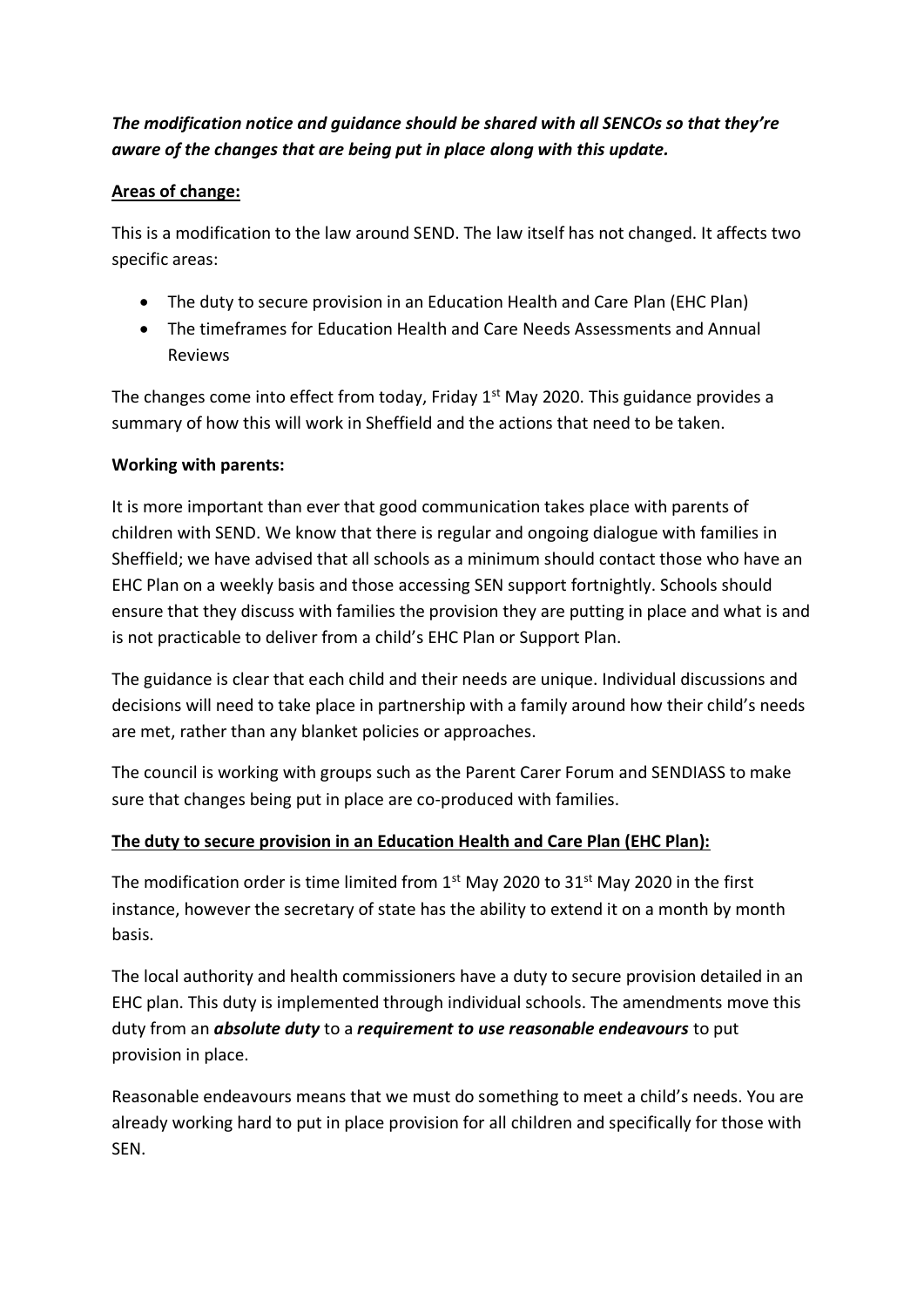*The department for Education have told us how important it is to keep a record of what provision in an EHC Plan is being put in place, what is not able to be put in place and how collectively we are mitigating against the impact of this. Next week we will work with parents and schools to provide a process and tools to record this in a way that will be consistent across the city. We will keep this as simple as possible for professionals and families and will link to the risk assessments already being done.* 

Schools should consider the information around **what, where, how, when** and **by whom** contained in the guidance as a framework for making reasonable endeavours to put provision in place.

The guidance shares some good practice examples of how provision can be put in place that schools can consider when arranging provision and discuss with advisory services such as the Educational Psychology Service. In Sheffield we know that colleagues across Education, Health and Care are already doing many of these things.

Across SEND health services the teams have assessed all children on their caseload and have worked with the partners to ensure that provision is matched to need for those with an EHC Plan. Where it is deemed essential, they are offering face to face appointments in person for those assessed as high risk. Phone calls and telephone consultations are taking place of face to face appointments wherever appropriate. Resources for families are also being made available virtually. Children for whom the risk assessment states that physical therapy must be available because otherwise there is risks to the detriment of development continue to be seen throughout the pandemic.

#### *What you need to do right now in relation to provision:*

- *Please continue to work with parents, the local authority and health services to discuss the provision you can put in place from an EHC Plan and the impact of provision you are not able to put in place.*
- *Next week we will share with you citywide processes and tools for recording provision in line with an EHC Plan.*

#### **Timeframes for Education Health and Care Needs Assessments and Annual Reviews:**

The change relates to the *timings* of assessments and reviews only. All the requirements to complete an assessment or review remain in place. The law has been modified from  $1<sup>st</sup>$  May 2020 to 25<sup>th</sup> September 2020. The changes relate to any decision that was due after  $1<sup>st</sup>$  May for a particular decision, so for example if the 6 weeks for the local authority to make a decision as to whether we will conduct an EHC Needs Assessment is after 1<sup>st</sup> May it would be included in this exemption.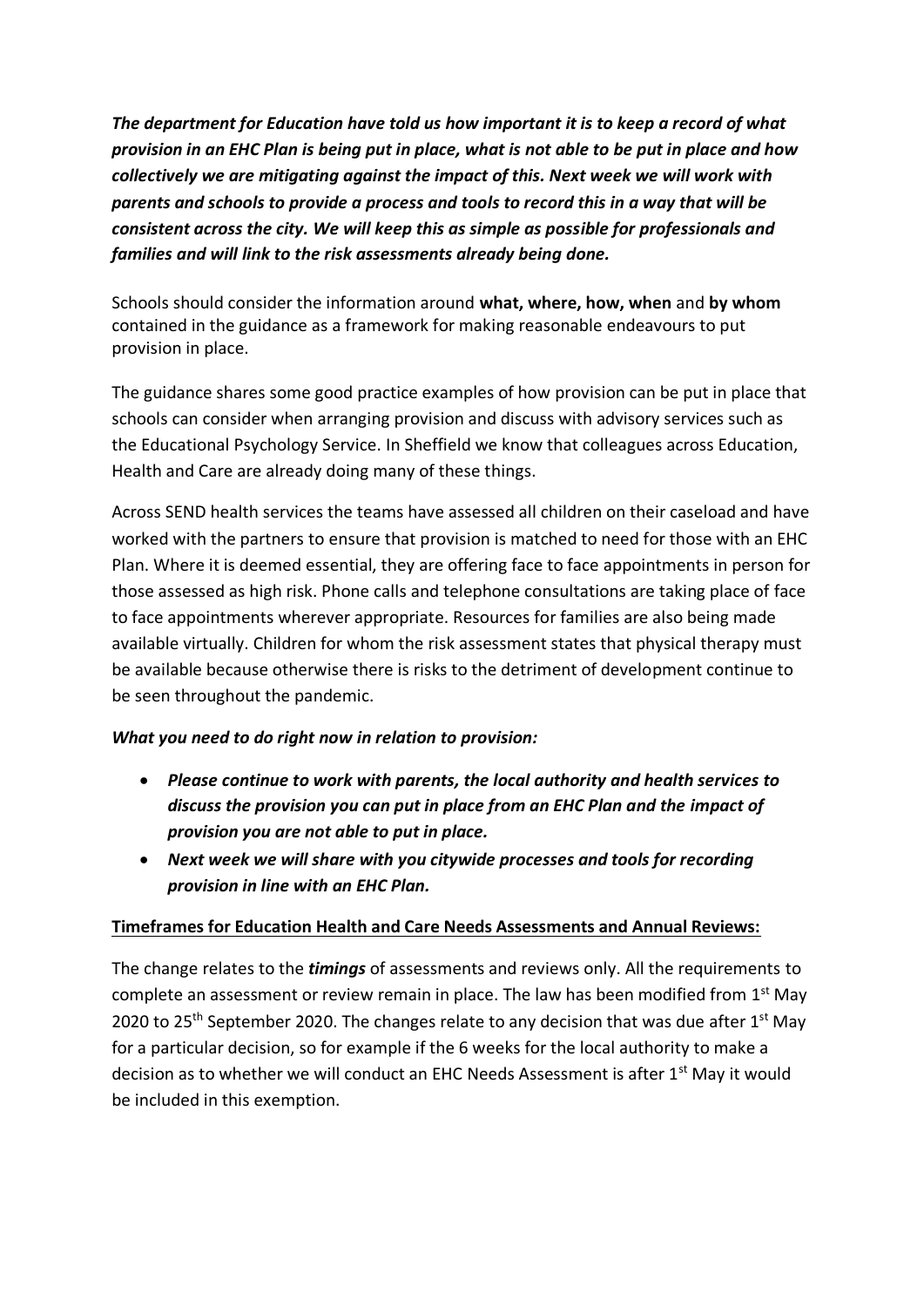The law has been changed for cases only when it is *not reasonably practicable* or *impractical* for the local authority and health commissioning body to complete the assessment or review due to the impact of Coronavirus.

Where it's practicable to do so, we will continue to meet the legal time frames around EHC needs assessments, however, in some cases this will not be possible. If there is a delay SENDSARS will discuss with parents. The guidance advises that the process must be completed as soon as is practicable.

We already are continuing to make decisions about assessments, provision and places in schools. The SENDSARS service continue to work with schools, services and families to put these in place in the usual ways, however, the impact of cornavirus, particularly in regards to different IT systems used by the service has made this more challenging. The service is working incredibly hard to address this.

All decisions around time frames will be managed on a case by case basis and we are not putting any blanket policies in place. We envisage that areas that may impact the ability to complete assessments and reviews in the normal timeframes could include when a school is unable to access information, where an assessment service is unable to complete an assessment as normal or where staffing levels are depleted.

For colleagues in health there has been a significant change in ways by which assessments are completed. For children who are known to services these services are notifying families that they have received a request to assess and doing virtual assessments where they are able to gather the wishes of children and their families. This information is then returned to SENDSARS. The DCO will quality assure this information and ensure that there is clarity on what needs to happen in terms of assessment when the Covid19 restrictions are relaxed, will document how the assessments have been made and will clarify that the recommendations may change once the situation allows for a more in depth assessment. This will be particularly relevant for children requiring OT and PT input.

#### **Annual Reviews of EHC Plans:**

*Annual reviews should still take place.* Where it is not possible to complete the review in the usual timeframe then it should be completed as soon as is reasonably practicable. The guidance includes details of where annual reviews should be prioritised.

Schools are encouraged to use video conferencing platforms such as zoom and teams to conduct the review. Please discuss with your parents, in advance, how you will manage the review meeting. It's particularly important to discuss with young people their input to the meeting as many will not want to be on video conferencing.

Please ensure that you contact everyone who should be involved in advance with clear details on how the meeting will work and what IT they may require. If you are using video